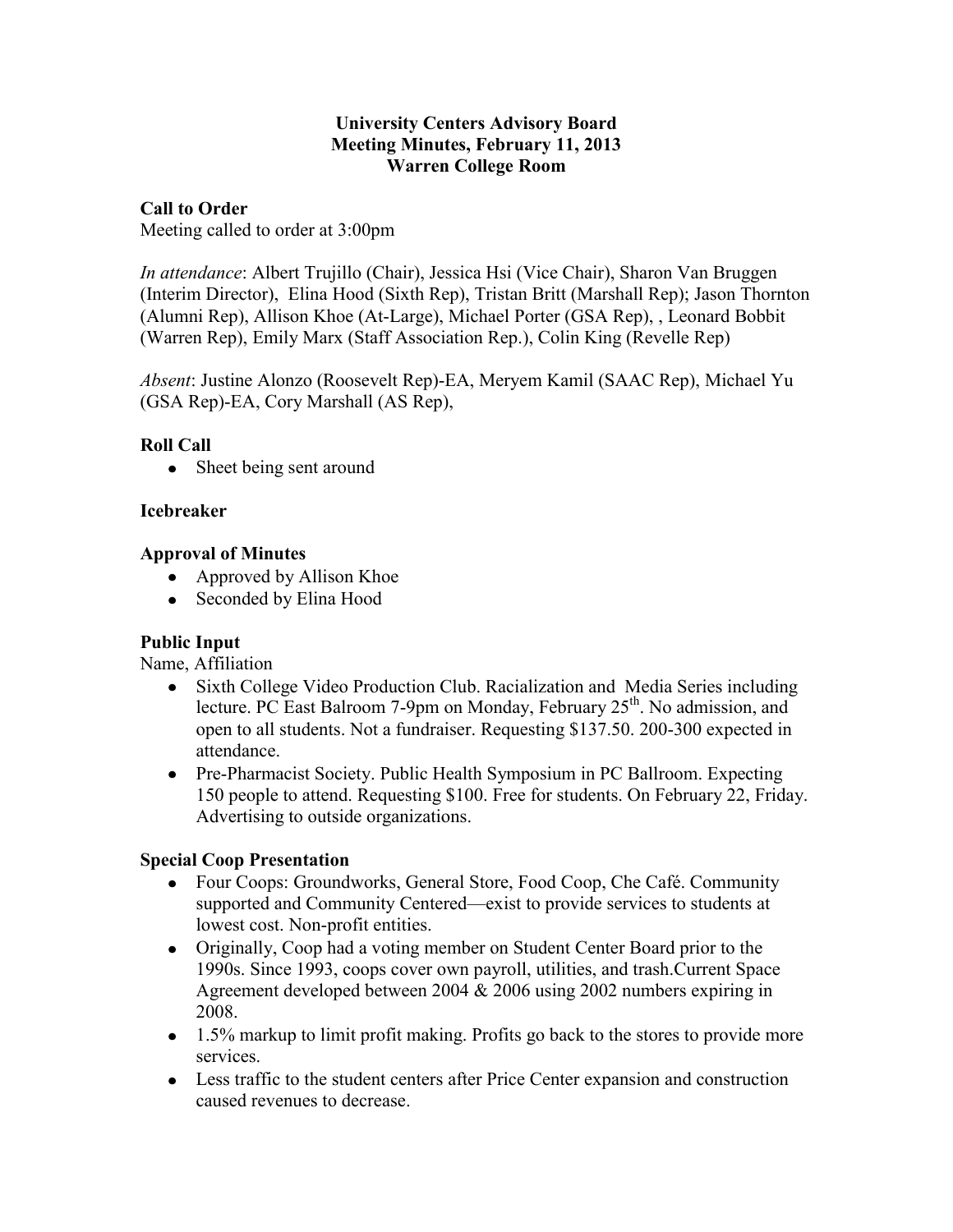- To overcome difficulties, increased member retention (i.e. consequently, institutional memory) which decreases knowledge drain. Increased meetings with University Centers Directors. Increased growth trend over the past two years, too.
- Received statements of support from A.S, IFC, SSC, UAW, and the Guardian.
- Rent Proposal: Similar in structure to Plan C presented at last UCAB meeting. Whichever is higher:  $$.005/ft^2$  or 2% of revenues less utilities and trash.
- Attempts to increase sales include increased advertising, more hot food unavailable elsewhere, and better accounting system to see most popular services.
- Che Café has increased its advertising as well which has raised its profile. Groundworks reaching out to professors to go through them instead of campus bookstore.
- Hope: Stickers are working as a means of publicity.
- Tristan: What year were revenue numbers from in last week's presentation?
- Sharon: Numbers were from FY2011.
- Tristan: So improvement from 2009 with sales.
- Jessica: Question on status of Che's non-profit?
- Coop Member: Lost federal non-profit status, not state status. Lost federal status because of misunderstanding of filing.
- Allison: Number of employees at coops?
- Coop Members: 44 employees/volunteers across all four.
- Tristan: Che received \$30k from TGIF according to Facebook page?
- Coop Members: Che received \$30k from The Green Initiative Fund to modernize kitchen.
- Coop Members: Renegotiating rent key to improving coops.
- Tristan: Is there anyone who manages finances?
- Coop Members: Each coop has subcommittee for accounting.
- Leonard: Do coops have faculty advisor?
- Coop Members: CSI Faculty advisor, but limited interaction.
- Emily: Open to having community advisor?
- Coop Members: Would love to have one.
- Tristan: Would consider closing one coop?
- Coop Members: Closing of one coop would not necessarily shift resources.
- Michael: Change model like turn Groundworks in to Thrift Store?
- Coop Members: There is desire to shift Groundworks in to resource center for students.
- Allison: Groundworks making profit, but why not paying rent?
- Coop Members: Groundworks still has a lot of non-university debt to vendors. Reduced it by half last year.

# **Chair Report,** *Albert Trujillo*

- Coops Update
	- o Committee for coop to meet to discuss rent. Email for availability will be sent out.
- Referendum Update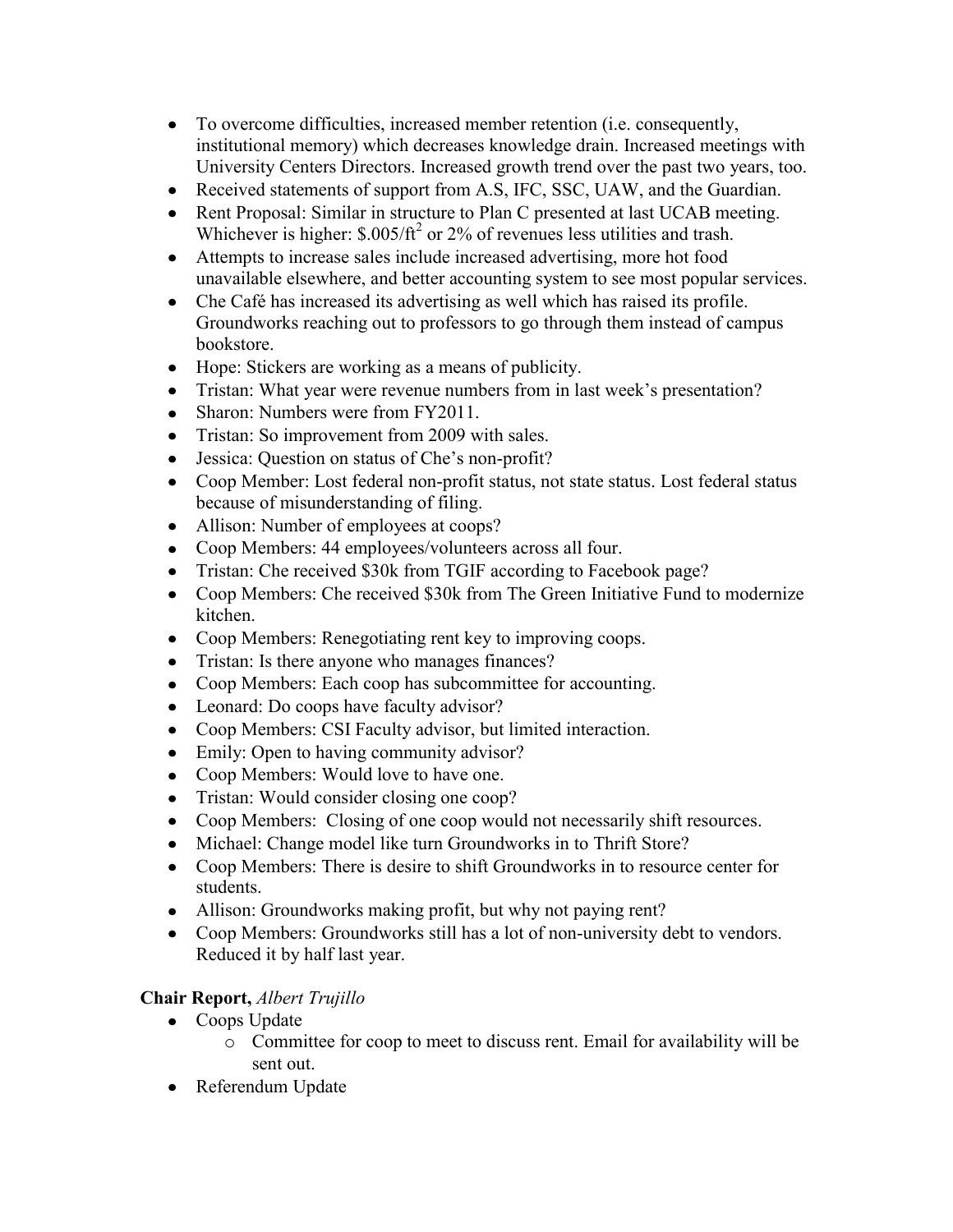- o Waiting for it to come back from UCOP. Requests to include Crafts Center further in the referendum. Must discuss with UCAB to include in referendum.
- At-Large Position
	- o Bring in candidates this week. Tristan and Jason reviewing some applications.
- Strategic Planning
	- o Three colleagues from Sharon's course on strategic planning and Sharon would work with UCAB and UCEN management team to identify necessary foundations to begin a strategic plan. I.E. Identify gaps and fill in gaps on things like surveys or interviews with stakeholders. Most organizations would pay \$5000 to get graduate students to consult, but this would be free.

# **Vice-Chair Report,** *Jessica Hsi*

- Space Allocation
	- o Last week was first space allocation committee. Another meeting today at 5pm in Sixth College Room PC East. Want primary usage of offices to be office space, but there is need for storage usage.
	- o Will also discuss key policies like decreasing points in application process for not returning keys. Unable to charge currently because lack infrastructure to track keys. Would cost more to track than to charge keys.
	- o Emily: Charge Student Orgs for keys the same way fire extinguishers do. If not returned, student org is billed. Key Database is being created.
	- o Current key policy charges \$100. It is about \$15 to be cut. May have stopped charging fees due to high charge on orgs.

### **Director Report,** *Sharon VanBruggen*

- Coops Support Campaign
	- o Coops generally shared information on student support for coops.
- Facility Needs Tour
	- o Let councils know they can set up a tour with Sharon to go over the facility needs.

### **New Business**

- Digital Film Festival. Michael moves to fund for \$137.50. Tristan seconds.
- Pre-Pharmacy Society. Tristan move to fund for \$100. Michael seconds.
- Tech Fee Balance: \$4,462.50
- Emily: Send out email to encourage student orgs to use tech subsidies?

### **Old Business**

### **Member Reports**

### **Announcements**